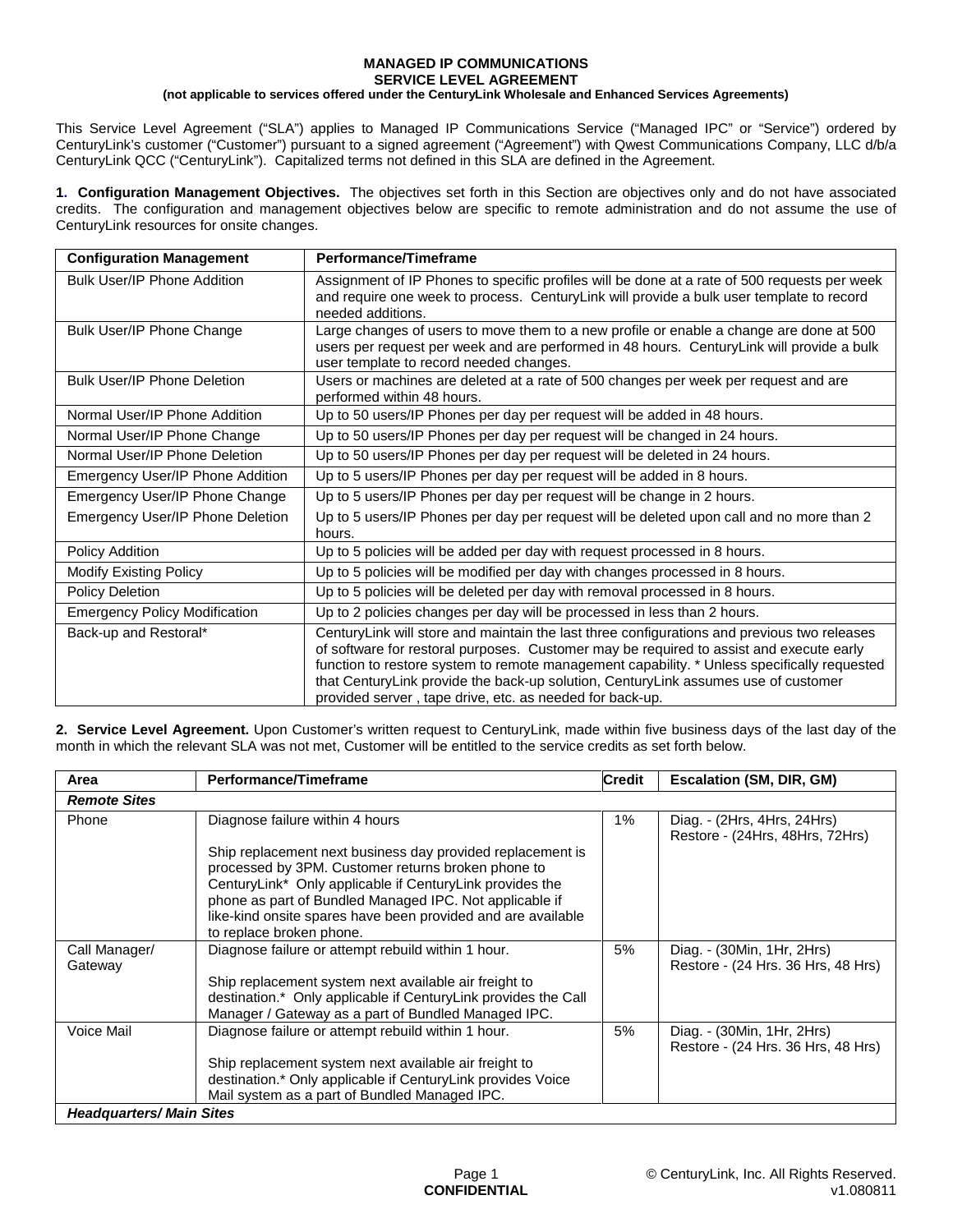# **MANAGED IP COMMUNICATIONS**

**SERVICE LEVEL AGREEMENT (not applicable to services offered under the CenturyLink Wholesale and Enhanced Services Agreements)**

| Phone                                                                                   | Diagnose failure within 2 Hrs, replace IP phone from<br>customer on-site pool. Customer returns broken phone to<br>CenturyLink.                                                                     | 1% | Diag. - (1Hrs, 2Hrs, 4Hrs)<br>Restore - (2Hrs, 4Hrs, 8Hrs)       |  |  |
|-----------------------------------------------------------------------------------------|-----------------------------------------------------------------------------------------------------------------------------------------------------------------------------------------------------|----|------------------------------------------------------------------|--|--|
| Call Manager/<br>Gateway                                                                | Diagnose failure or attempt rebuild within 1 hour, allow back-<br>up systems to sustain load during restoral.                                                                                       | 3% | Diag. - (30Min, 1Hr, 2Hrs)<br>Restore - (24 Hrs. 36 Hrs, 48 Hrs) |  |  |
|                                                                                         | ship replacement system next available air freight to<br>destination.* Only applicable if CenturyLink provides the Call<br>Manager / Gateway as part of Bundled Managed IPC.                        |    |                                                                  |  |  |
| Voice Mail                                                                              | Diagnose failure or attempt rebuild within 1 hour.                                                                                                                                                  | 3% | Diag. - (30Min, 1Hr, 2Hrs)<br>Restore - (24 Hrs. 36 Hrs, 48 Hrs) |  |  |
|                                                                                         | Ship replacement system next available air freight to<br>destination.* Only applicable if CenturyLink provides the Call<br>Manager / Gateway as part of Bundled Managed IPC.                        |    |                                                                  |  |  |
| <b>Performance Management</b>                                                           |                                                                                                                                                                                                     |    |                                                                  |  |  |
| <b>Call Quality Basic</b>                                                               | Diagnose cause within 4 hours, present plan to change                                                                                                                                               | 1% | Diag. - (2Hrs, 4Hrs, 24Hrs)                                      |  |  |
|                                                                                         | management within 8 hours                                                                                                                                                                           |    | Plan- (4Hrs, 8Hrs, 24Hrs)                                        |  |  |
| <b>Call Quality Severe</b>                                                              | Diagnose cause within 1 hours, present plan to change<br>management within 2 hours                                                                                                                  | 3% | Diag. - (30Min, 1Hr, 2Hrs)<br>Restore - (1Hr, 2Hrs, 4Hrs)        |  |  |
| <b>Call Routing Basic</b>                                                               | Diagnose cause within 4 hours, present plan to change<br>management within 8 hours                                                                                                                  | 1% | Diag. - (2Hrs, 4Hrs, 24Hrs)<br>Plan- (4Hrs, 8Hrs, 24Hrs)         |  |  |
| Call Routing<br>Severe                                                                  | Diagnose cause within 1 hours, present plan to change<br>management within 2 hours                                                                                                                  | 3% | Diag. - (30Min, 1Hr, 2Hrs)<br>Restore - (1Hr, 2Hrs, 4Hrs)        |  |  |
| <b>Change Management</b>                                                                |                                                                                                                                                                                                     |    |                                                                  |  |  |
| <b>Basic Changes</b>                                                                    | Process bulk and normal change requested at capacities<br>sited in Configuration Management                                                                                                         | 1% | Director - 1x interval<br>VP - 2x interval                       |  |  |
| <b>Urgent Changes</b>                                                                   | Process urgent change request at capacity and intervals<br>cited in Configuration Management                                                                                                        | 3% | Director - 1x interval<br>VP - 2x interval                       |  |  |
| <b>Security Management</b>                                                              |                                                                                                                                                                                                     |    |                                                                  |  |  |
| <b>Basic Events</b>                                                                     | Post all security events involving attempted attack that have<br>minimal performance impact or failed attacks to portal within<br>10 minutes                                                        | 3% | 10 Min, 30 Min, 2 hrs                                            |  |  |
| <b>Urgent Incidents</b>                                                                 | Identify and engage customer in successful attacks or<br>suspected events within 30 minutes of determination by<br>analyst* Dependent upon availability of customer provided<br>emergency contacts. | 5% | 30 Min, 1Hr, 4 hrs                                               |  |  |
| <b>Wireless LAN</b><br>Service Metric<br><b>Target Performance</b><br><b>Management</b> |                                                                                                                                                                                                     |    |                                                                  |  |  |
| Incident                                                                                | High Incident                                                                                                                                                                                       |    | 10 Minutes by your designated<br>best method                     |  |  |
| Management                                                                              | Medium Incident                                                                                                                                                                                     |    | One hour, by e-mail                                              |  |  |
|                                                                                         | Low Incident                                                                                                                                                                                        |    | Three hours, by e-mail                                           |  |  |
| Systems<br>Maintenance                                                                  | Keep systems to current release level                                                                                                                                                               |    | 30 days after CenturyLink approval<br>and coordination with you  |  |  |
|                                                                                         | Apply urgent patch                                                                                                                                                                                  |    | 48 hours subject to coordination<br>with you                     |  |  |
| Change<br>Management                                                                    | Incident Response                                                                                                                                                                                   |    | 10 minutes after your confirmation                               |  |  |
|                                                                                         | <b>Urgent Change</b>                                                                                                                                                                                |    | 1 hour after your confirmation                                   |  |  |
|                                                                                         | Routine Change                                                                                                                                                                                      |    | 8 hours after your confirmation                                  |  |  |
| Portal<br>Reporting                                                                     | Intelligence - listing of widespread public threats or new<br>vulnerabilities with potential impact to this service.                                                                                |    | Within 24 hours of public<br>disclosure                          |  |  |
|                                                                                         | Statistical reports of raw events impacting this service                                                                                                                                            |    | Within 24 hours of the milestone<br>(day, week)                  |  |  |

**Note:** In the event of conflict between this Service Description and the SLA (or any other CenturyLink documentation, including marketing literature), the SLA prevails.

**3. CenturyLink Supplied (Bundled MIPC) Customer Premises Equipment Failure.** Customer's sole remedy for failure of the CenturyLink-Supplied CPE (equipment that is provided by CenturyLink for use by Customer solely in connection with the Managed IPC) will be repair or replacement of such CenturyLink-Supplied CPE. If repair or replacement of the CenturyLink-Supplied CPE is not